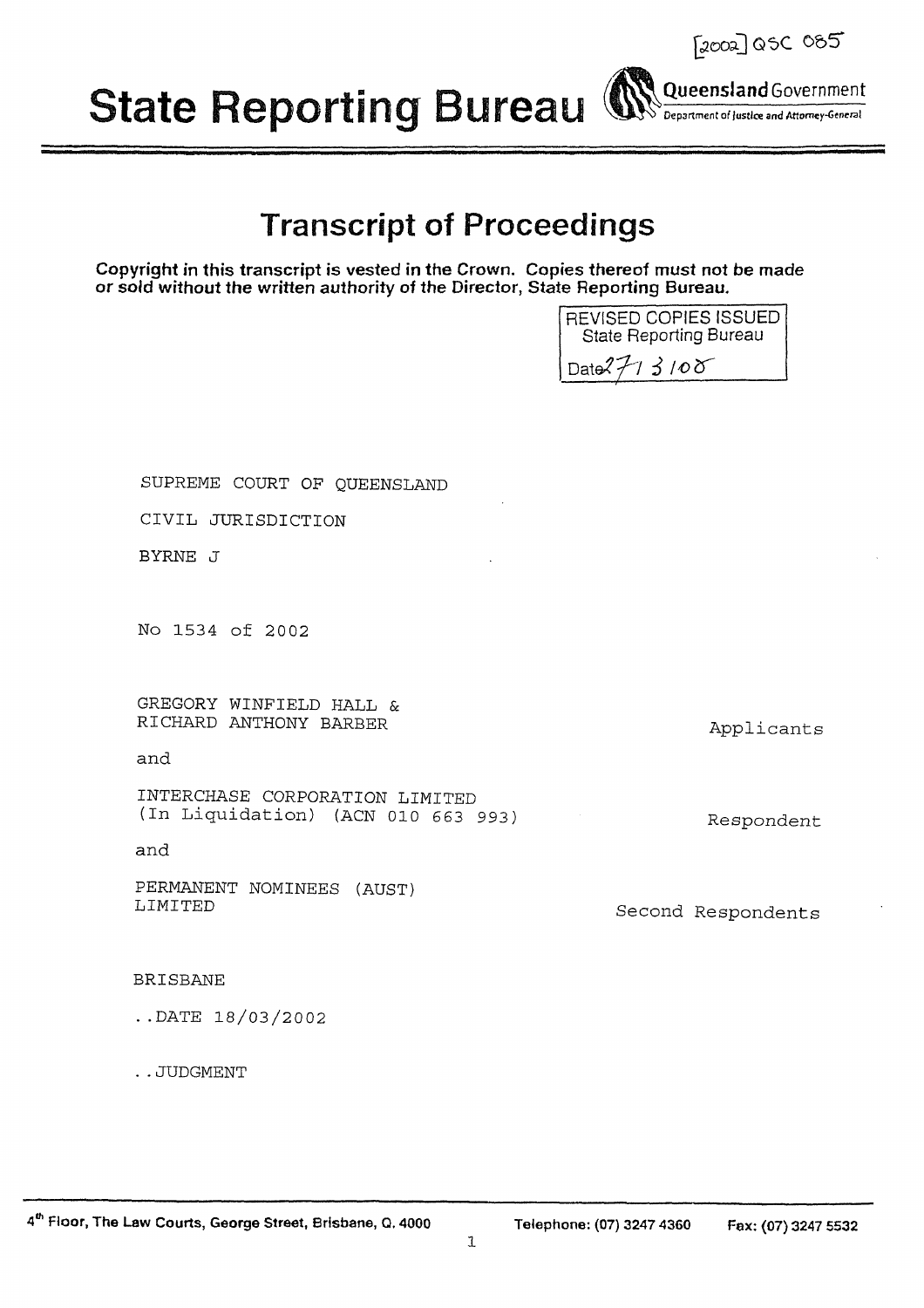HIS HONOUR: This is an application pursuant to section 564 of the Corporations Act seeking orders for the distribution of property with a view to giving creditors who have funded the costs of litigation an advantage over others in consideration of the risk assumed by them. The application also seeks directions pursuant to section 479(3) of the Act. But it is not necessary to say more with respect to that topic, other than that that aspect of the application is uncontroversial.

Interchase Corporation Limited was wound up in October 1992. Its principal asset was a shopping centre in central Brisbane. The shopping centre was sold at a price substantially less than the price paid to acquire the premises about four years earlier. That price was established having regard to the average of valuations by two valuers.

It appeared to the liquidators that both valuers may have 40 over-valued the centre, thereby causing Interchase to pay too high a price. The liquidators eventually instituted proceedings against the valuers for damages.

The bulk of the net funds received from the sale of the Myer 50 Centre were distributed to creditors. This resulted in the payment of secured and unsecured creditors. A class of "creditors" remained unpaid: the holders of unsecured convertible notes which had been issued when Interchase was floated on the Stock Exchange in 1997. The notes had become

60

 $\overline{2}$ 

 $\mathbf{1}$ 

 $10$ 

 $20$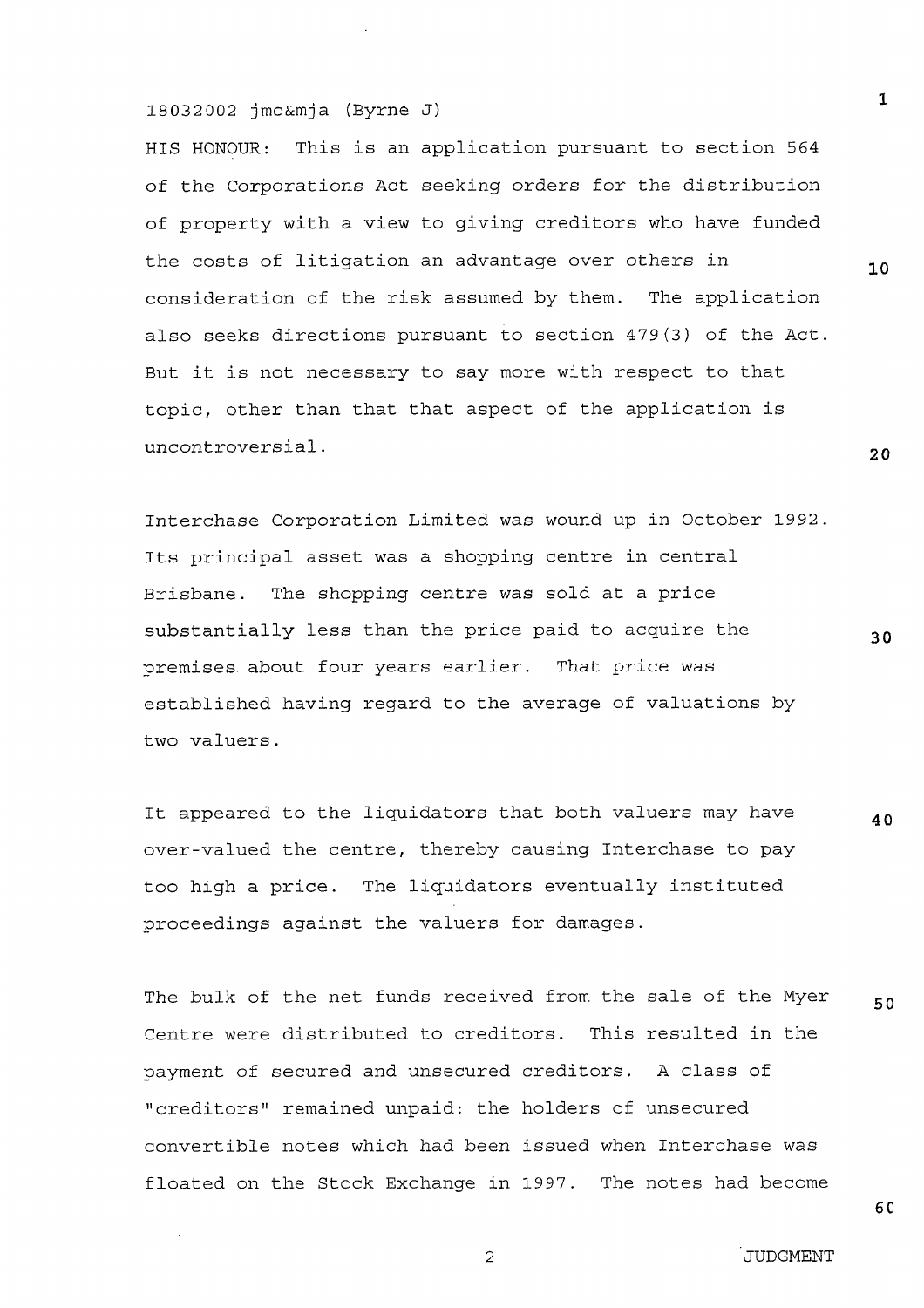repayable in December 1992. Such funds as the liquidators had retained were in part applied towards the costs of instituting and prosecuting proceedings against the valuers. Eventually, additional funding was required in view of the complexity of the litigation and the nature and extent of the defences mounted.

In January 1999 the liguidators applied to GIO, which then conducted a business of funding litigation by liquidators.  $20$ The liquidators also wrote to the trustee for the noteholders and nine of the larger noteholders inviting them to a meeting in Sydney on 29th January 2000. The letter advised that the purpose of the meeting was to provide an oral brief to those who attended on the current status of  $30$ the matter and the tactics to be adopted for the mediation.

At that stage, as the letter suggests, mediation was in The letter explained that the idea of providing prospect. the information orally was to avoid confidential information falling into the hands of the valuers. The liquidators were anxious to avoid information so sensitive finding its way in written form to the valuers or their insurers.

The meeting was attended by Mr Barber, one of the liquidators, a representative of the trustee for noteholders, Mr Hall, and three individual noteholders, Mr Grey and Mr Brown, and Dr Ross. At the meeting, Dr Ross presented the apologies of Mr Blann, who controls a substantial noteholder, Maboli Pty Ltd. Maboli holds 4

3

 $\mathbf{1}$ 

10

40

50

60

**JUDGMENT**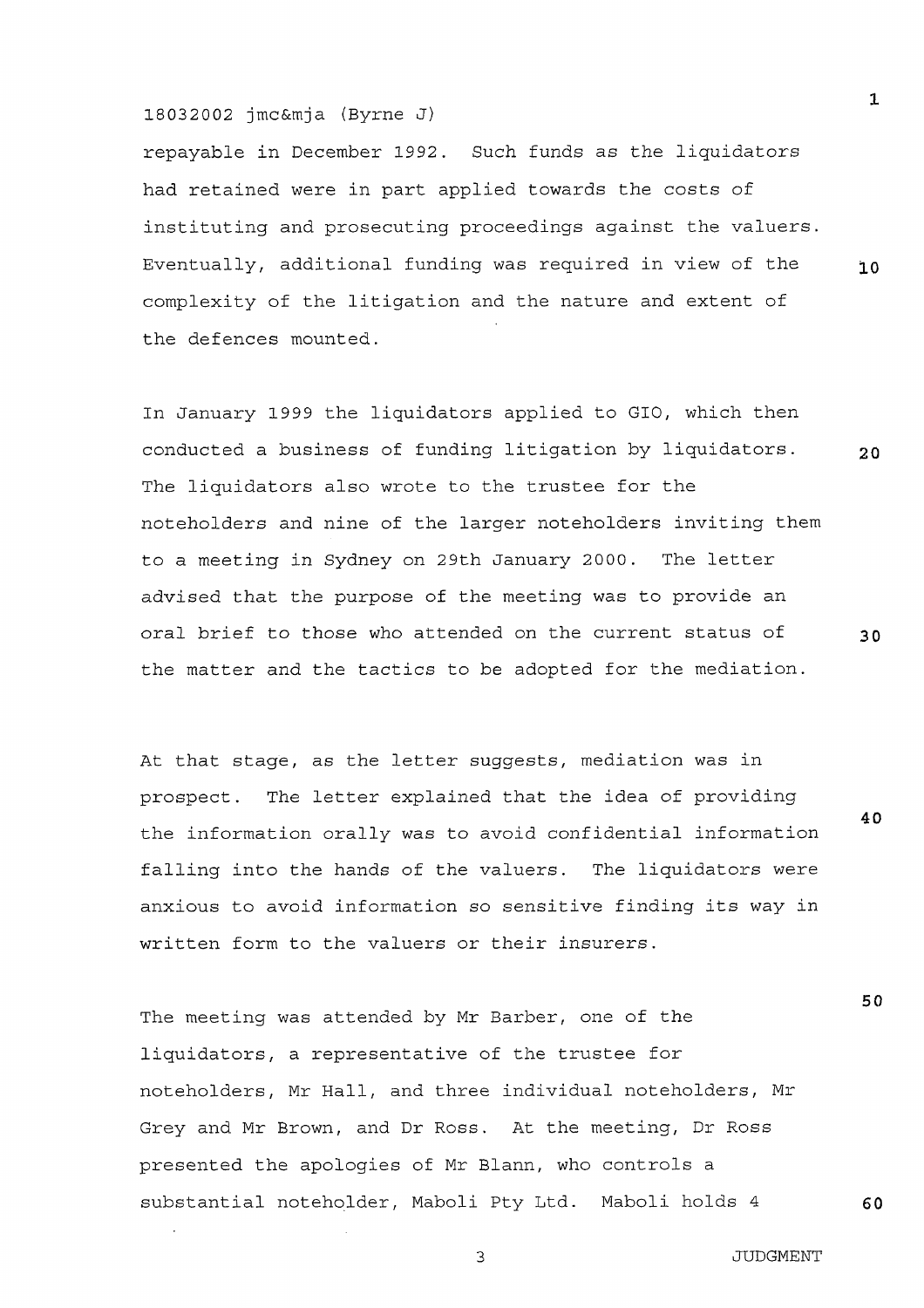18032002 jmc&mja (Byrne J) million of the 53.4 million convertible notes: approximately 7.5 per cent of the notes.

Mr Blann knew that the meeting was to take place. He chose  $10$ not to attend. His priorities lay elsewhere.

The meeting was addressed by Mr Barber, who spoke to a briefing note prepared with the assistance of lawyers. The attending noteholders and the trustees' representative were  $20$ informed of the main issues in the litigation, that the assets of the valuers appeared to be restricted to the proceeds of their insurance policies, and that the insurers had declined indemnity; that Interchase had sought to join the insurers as parties to the proceedings, unsuccessfully;  $30$ that negotiations had been conducted with one of the valuers regarding a settlement in which there might be consent to a judgment on terms, but that no compromise had yet been concluded; that the liquidators did not have sufficient funds to prosecute the case to trial and through any  $\pm 0$ subsequent appeals; that an application had been made to GIO for funding, but that the application had not yet been approved and would not be approved prior to the mediation; that GIO would require, as a condition of advancing the funds needed to prosecute the litigation, a premium of 30 50 per cent of the net proceeds of the action; that noteholders may wish to consider funding the litigation; and that if they were prepared to do so, that, in itself, would advance the prospects of success on the mediation.

 $6 \overline{6}$ 

 $\mathbf{1}$ 

**JUDGMENT** 

 $\overline{a}$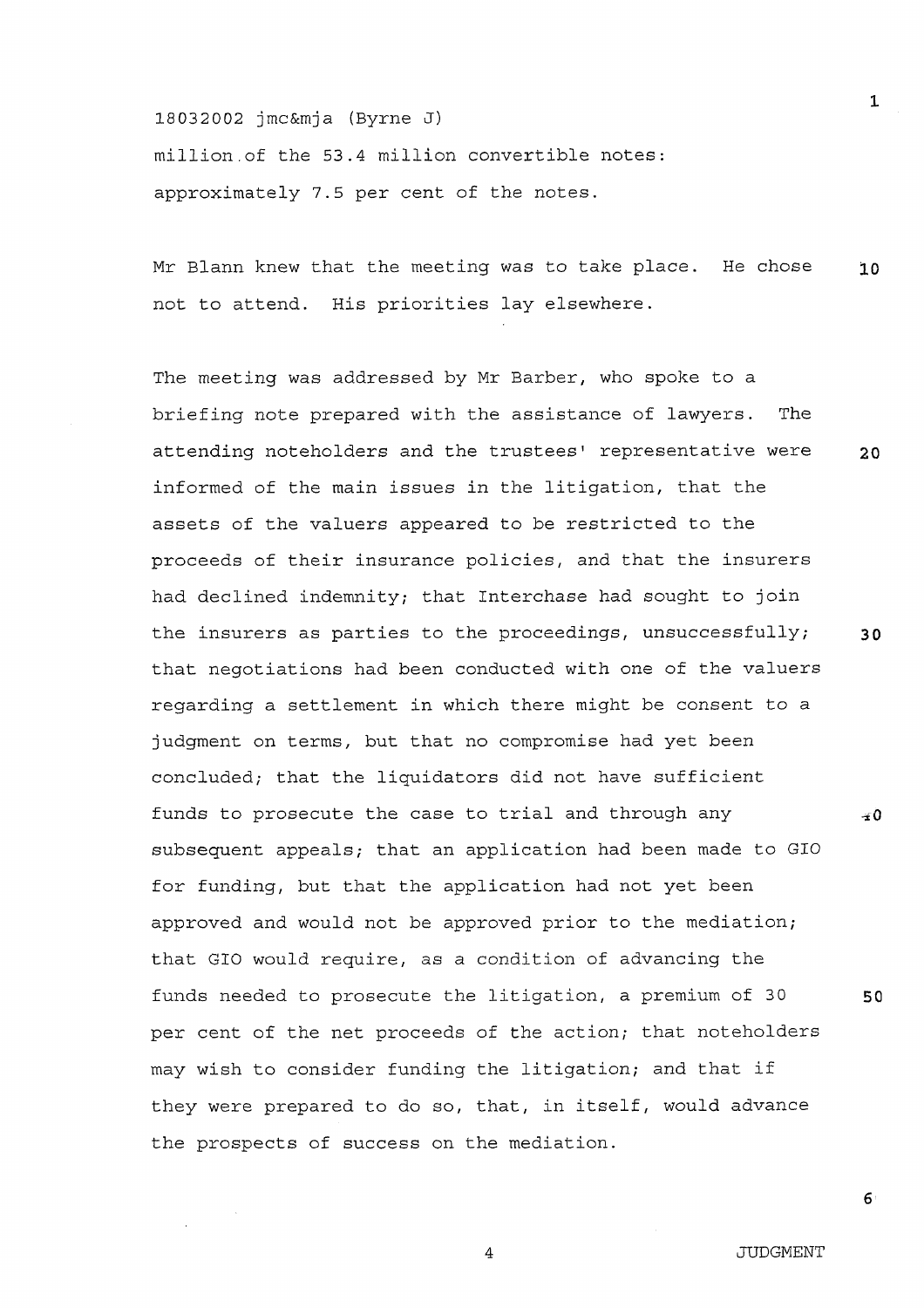# 18032002 imc&mia (Byrne J)

Additionally, there was discussion concerning section 564 of the Corporations Law. Those present were informed that if noteholders were prepared to fund the litigation, a number of steps would need to be taken. These included the sending by noteholders to the liquidators of a "letter of intent" which, although not binding, might be shown at the mediation to suggest that the liquidators might well acquire the means to prosecute the litigation to trial. There was also discussion of the terms upon which noteholders might be invited to participate.

On or about 1st February 1999 Mr Blann attempted to contact Dr Ross to discover what had happened at the meeting. Dr Ross, annoyed that Mr Blann had failed to attend it, 30 conveyed through his wife that he would not speak to him. But Mr Barber did speak to Mr Blann on 1st February 1999.

At this time, Mr Barber did not have commitments from 40 substantial or other noteholders to fund the litigation. He was anxious to secure Mr Blann's financial support as the controller of a large noteholder with a considerable amount of money at stake.

There is a dispute between Mr Barber and Mr Blann concerning the contents of this conversation. Especially as the surrounding circumstances disclose an anxiety on the part of Mr Barber to secure Mr Blann's financial commitment, that the conversation occurred the next working day after the

 $\mathbf 1$ 

10

 $20$ 

50

60

 $\overline{5}$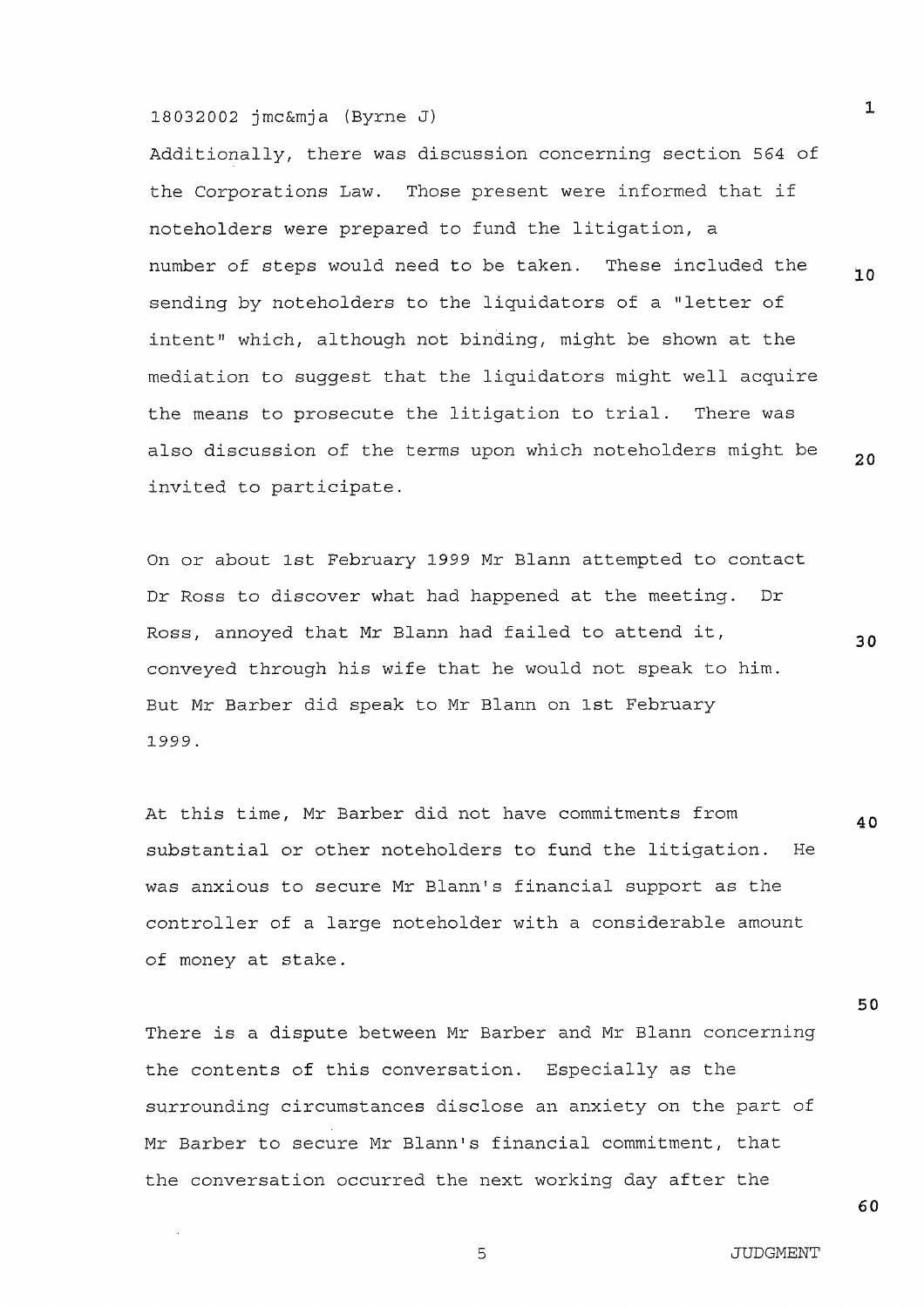# 18032002 imc&mia (Byrne J)

meeting on the 29th, and that records demonstrate that the conversation (contrary to Mr Blann's recollection) lasted for 17 and a half minutes, I am persuaded that Mr Barber's recollection of the conversation is correct.

When Mr Barber spoke to Mr Blann, he did so by reference to the briefing note used at the meeting on the 29th. The need for further funding was explained in much the same way as it had been at the meeting.

Subsequently, Mr Barber forwarded to Mr Blann a draft letter for Mr Blann to execute, indicating a willingness to fund. This was soon sent to the liquidators, no doubt so that they would be armed with it at the mediation. The letter advised that it was Maboli's present intention, as a substantial creditor, "to share in the funding of yourselves in the prosecution of the above matter in the Supreme Court through to judqment".

The mediation commenced on 3rd February 1999. It failed. About a week later, there was a further conversation between Mr Barber and Mr Blann. Its details are not material.

By 17th March 1999, agreement had been reached between ACN, 51 a valuer, and Interchase. ACN would agree to compromise the proceedings upon terms which exposed ACN ultimately to a liability of as much as \$20 million, depending upon the ultimate assessment of damages.

6

 $\mathbf{I}$ 

 $10$ 

 $20$ 

 $30<sup>°</sup>$ 

40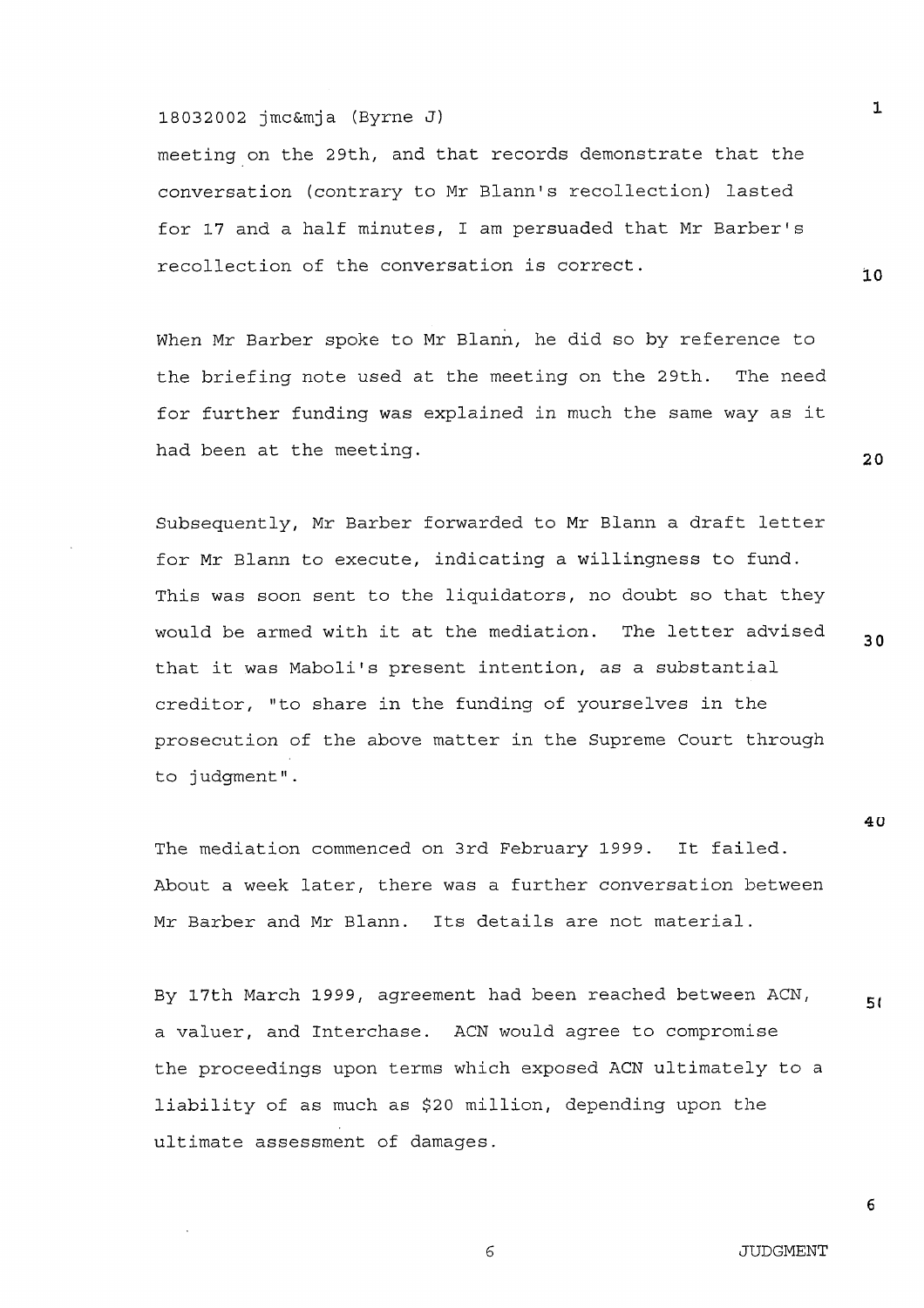#### 18032002 imc&mia (Byrne J)

This development removed from the litigation one of the two valuers against which the proceedings had until then been maintained. But it did not result in the payment, or promise of payment, of any particular sum of money; and, more importantly, it did not involve any commitment on the part of ACN's insurers. It, therefore, had some potential to shorten the trial and to reduce the trouble and expense of the litigation; but it did not expose any prospect of a substantial increase in the ultimate return. So much would depend upon recovery against the insurers.

A telephone call occurred on 18th March 1999 between Mr Barber and Mr Blann. Again, the contents are controversial. Mr Barber's recollection is that he told Mr Blann of the settlement with ACN; that liability under the ACN insurance policy was the subject of a continuing denial; that though judgment had been entered, it did not give Interchase any money; but that the settlement did make the case simpler and more streamlined for the reason that only one defendant remained, Hillier Parker.

Mr Blann denies that such information was given to him on this occasion or at all before he discovered the compromise after reading a report in the Australian Financial Review of the judgment delivered by Justice White on 23rd June 2000 in relation to the costs of the trial.

Subsequently, Maboli's solicitors pursued over more than a year a request to be provided with information concerning

 $\mathbf{1}$ 

 $10$ 

 $20$ 

30

40

50

60

 $\overline{7}$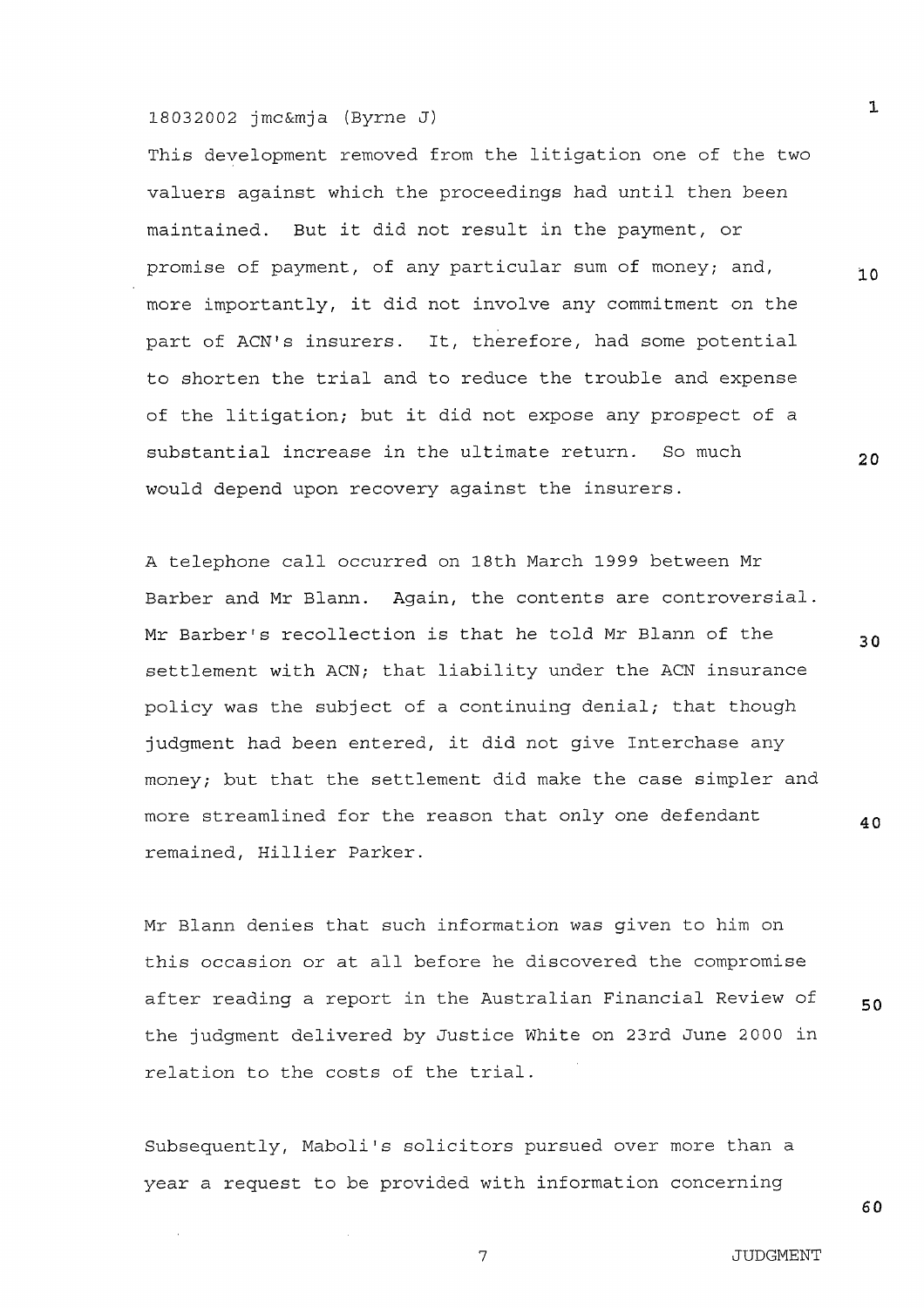that compromise. The assertion so frequently made in Maboli's solicitors' letters to the solicitors for the liquidators was that Mr Blann had not previously known of the compromise with ACN. In view of evidence of Mr Barber, by affidavit and orally that the conversation of 18th March occurred, it might have been expected that his solicitors would have responded to Maboli's solicitors asserting that the fact of the ACN compromise was communicated by Mr Barber to Mr Blann on 18th March 1999. The absence of such an assertion, when an opportunity to make it was presented on so many occasions over more than a year, has given me cause to reflect upon where the probabilities lie in connection with Mr Barber's claimed recollection of the material events of 18th March 1999.

Another factor must necessarily be weighed in the balance in deciding where the truth probably lies.

Mr Barber accepts that he did not in a subsequent telephone 4 U conversation with Mr Blann shortly after Mr Blann became aware of the Financial Review report and in which Mr Blann asserted the non-disclosure respond by asserting that, indeed, the disclosure of the ACN compromise had been made on 18th March the previous year. Mr Barber says he saw no 50 point in making such an assertion in the circumstances.

But there are reasons for supposing that Mr Barber's account is probably true.

 $\mathsf{a}$ 

 $\mathbf{1}$ 

 $10$ 

 $20$ 

 $30$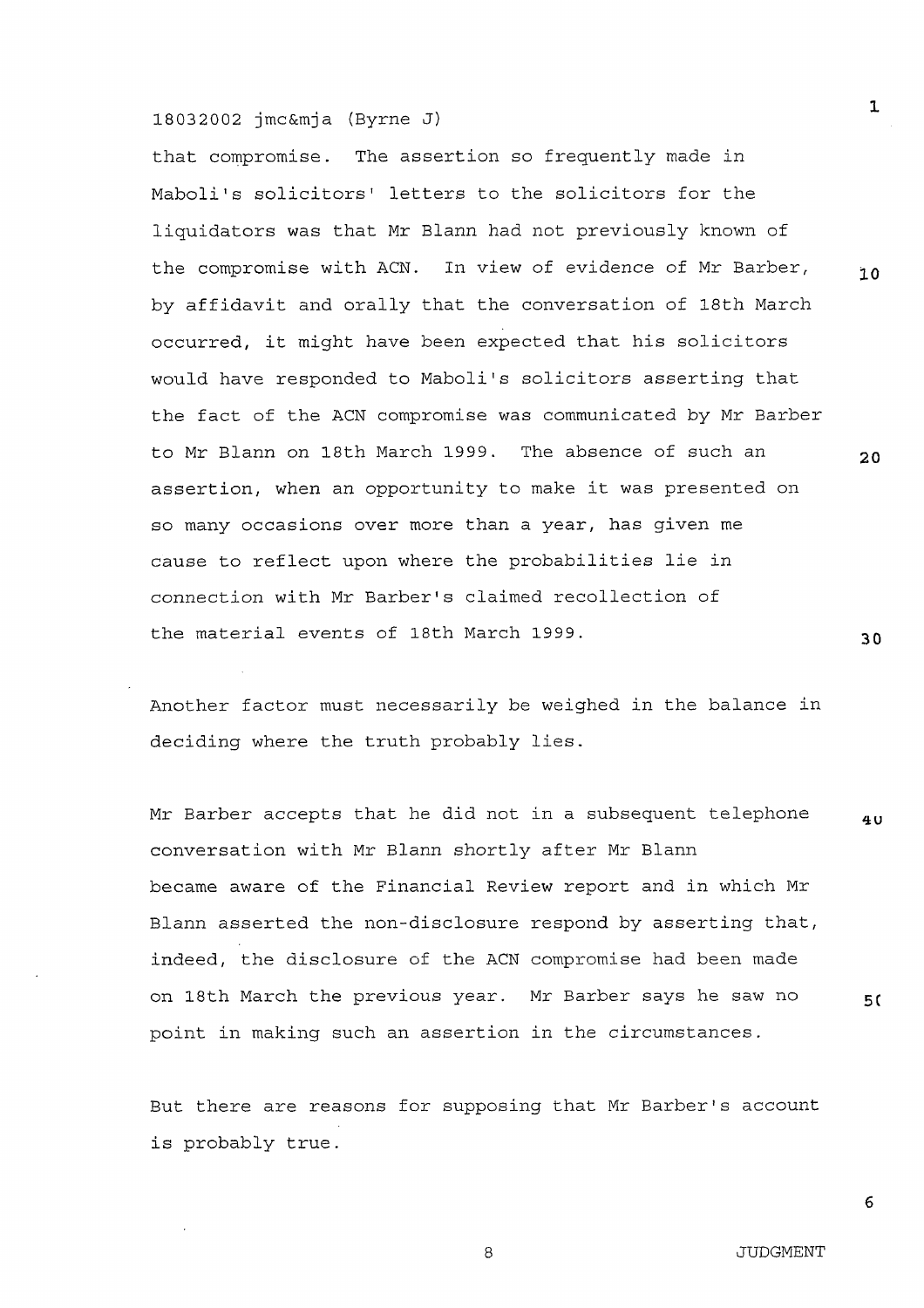The conversation is said to have occurred the day after the judgment was entered against ACN under the terms of the compromise. At this time, Mr Barber remained anxious to secure the financial support which Maboli was capable of providing to prosecute the litigation.

The material before me does not disclose any reason for Mr Barber to have spoken to Mr Blann on the day after the ACN judgment was entered other than to tell Mr Blann of the compromise so as to offer an additional incentive to Maboli to fund the prosecution by Interchase of its claims against Hillier Parker.

It is also, I think, correct, as Mr Sofronoff QC submitted, 30 that Mr Barber had no reason to withhold the information concerning the compromise; indeed, since it made the prosecution of the litigation easier, Mr Barber had good cause to discuss it with Mr Blann who was by no means committed to supporting the litigation financially. 40

Having had the advantage of seeing Mr Blann testify, I can understand why Mr Barber, as in effect he said, thought there was little point in arquing the toss with Mr Blann when he claimed ignorance of the ACN compromise.

In summary, I prefer the evidence of Mr Barber to that of Mr Blann on this issue and am satisfied that it is more

50

9

 $\mathbf{1}$ 

 $10$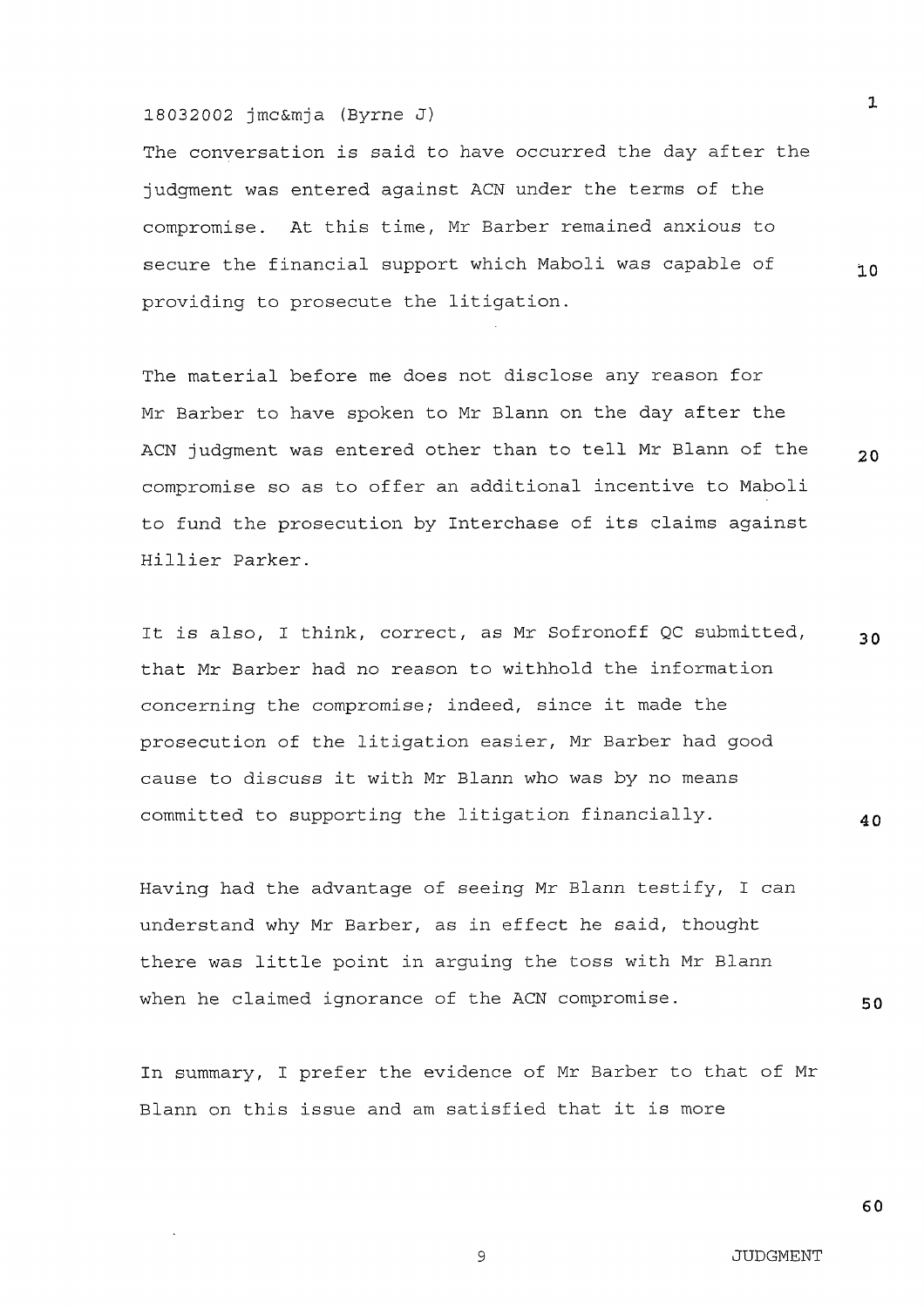probable than not that Mr Barber's recall of the conversation of 18th March 1999 is, in substance, correct.

The suggestion that Maboli was unaware of the conclusion of  $10$ the proceedings against ACN cannot be accepted.

Subsequently the litigation proceeded to a judgment which has yielded a very substantial result after prosecution through a lengthy and difficult trial and on appeal challenging the trial judge's decision. The noteholders who supported the litigation financially stand to benefit very considerably from having done so, but the opportunity to participate in this way was conferred on all the noteholders.

Mr Barber's initial strategy was to attract the interests of major noteholders. On legal advice, eventually he sought the support of all, and on similar terms. The proposal was communicated to all noteholders in mid-April 1999 by a circular which contained optimistic advice concerning the prospects of success, resulting in recovery for the noteholders of a substantial sum.

The circular disclosed that the action had been brought against Hillier Parker "and others" for damages; that advice had been received from solicitors and from senior and junior counsel that the action should be successful, leading to a substantial recovery; that some significant noteholders had already agreed to provide funding and indemnity to a maximum

 $10$ 

 $30$ 

40

 $5($ 

 $\epsilon$ 

 $20$ 

 $\mathbf{1}$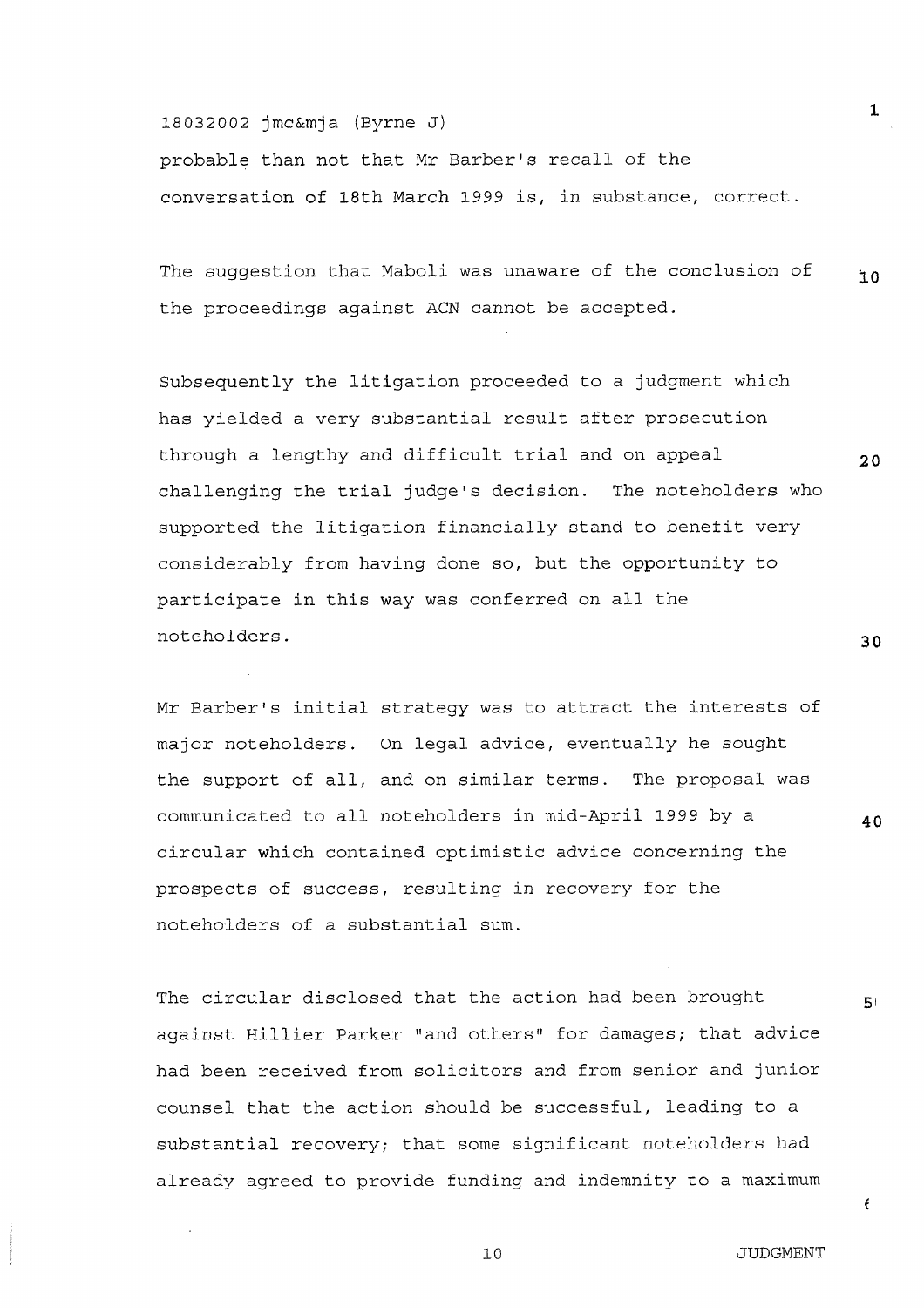of \$2 million to cover costs of running an action to its conclusion; and that funds were being sought to other noteholders on terms set out clearly and in detail. These included the terms upon which I am now asked to exercise the  $10$ Court's discretion under s.564 to reward the funding noteholders.

The timeframe within which noteholders were invited to respond was short, but not so as to be unreasonable, having  $20$ regard to the exigencies of the litigation.

The application has been opposed on a number of grounds. One depends upon a submission that Maboli was unaware of the ACN compromise, that Hillier Parker had made an offer to settle for \$2 million, and that the liquidators were confident of success. These assertions are not established.

It was also submitted that some information was communicated to one or more of the significant noteholders, but not to 40 It is quite likely that this is correct. all noteholders. The initial discussions with the significant noteholders were extensive, and information supplied to them at an early stage may not have been fully communicated to all noteholders in the mid-April 1999 circular. But that 50 circular conveyed sufficient information to enable all noteholders to make appropriate decisions in their interests.

 $\mathbf{1}$ 

30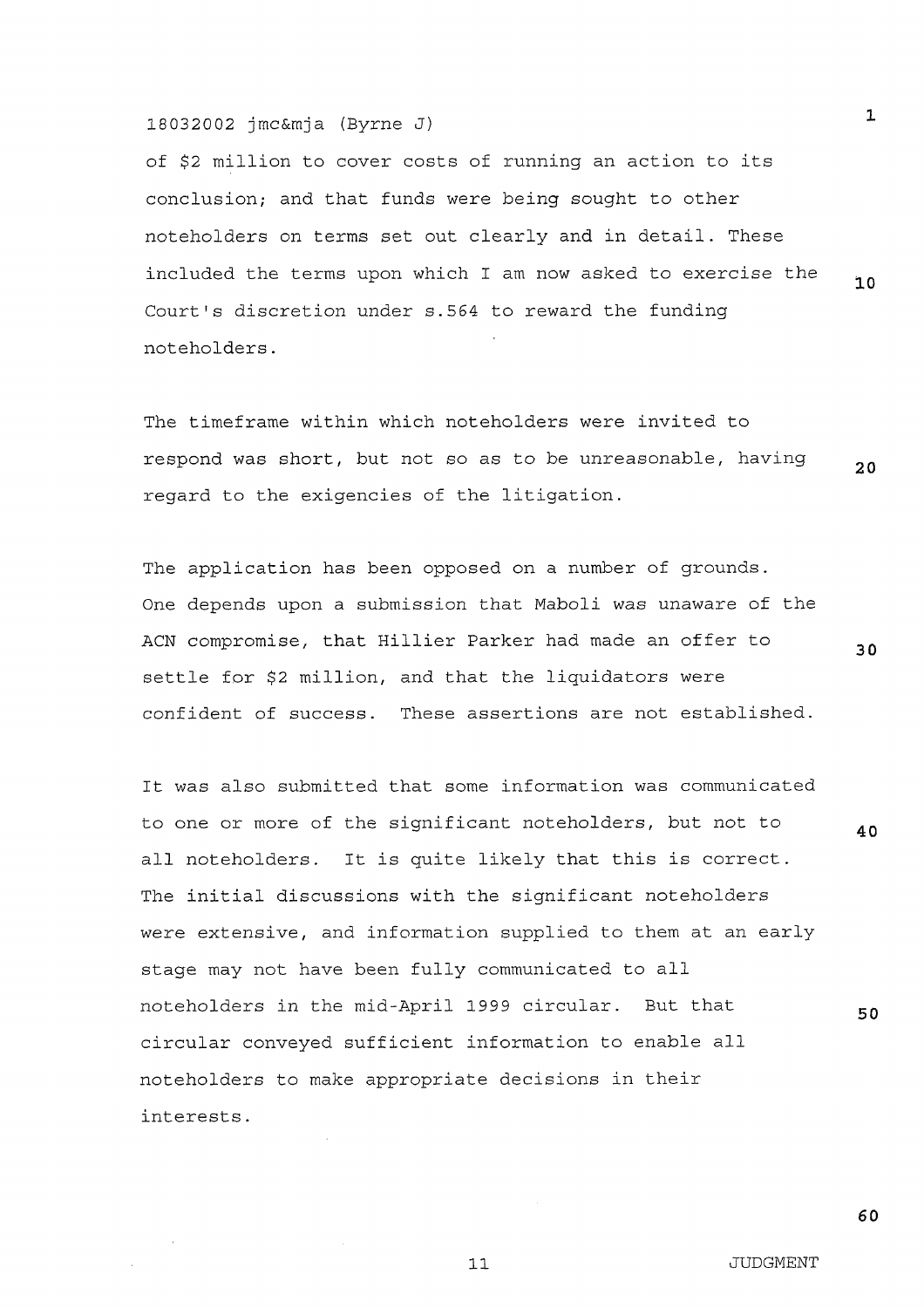It also invited noteholders to make inquiry, in terms which were general. In other words, the liquidators were by the circular offering adequate information to enable a considered decision to be made whether to support the litigation financially, and to the extent to which any noteholders might have thought it desirable to have additional information, they were encouraged to seek it from the liquidators.

Were it not for the financial support of the funding noteholders, the liquidators would have been left with no choice but to accept the \$2 million compromise proposal advanced by Hillier Parker. The sum which is actually being obtained through the litigation is many times that. The noteholders who agreed to support elected to do so knowing that the liquidators intended to seek the Court's approval under s.564 in accordance with the detail of the proposal contained in the mid-April circular. More importantly, all noteholders knew that. So each of them was in much the same position to make a determination whether to support the litigation financially, knowing the hoped-for rewards.

By the risks the contributors who funded the litigation assumed, the return to all those noteholders who were unwilling to risk further money has increased tenfold. For example, although Maboli did not fund the litigation, the dividend to it has been increased from \$120,000 to \$1,400,000, even if this application succeeds.

 $20$ 

30

40

 $12$ 

 $\overline{5}$ 

 $\epsilon$ 

 $\mathbf{1}$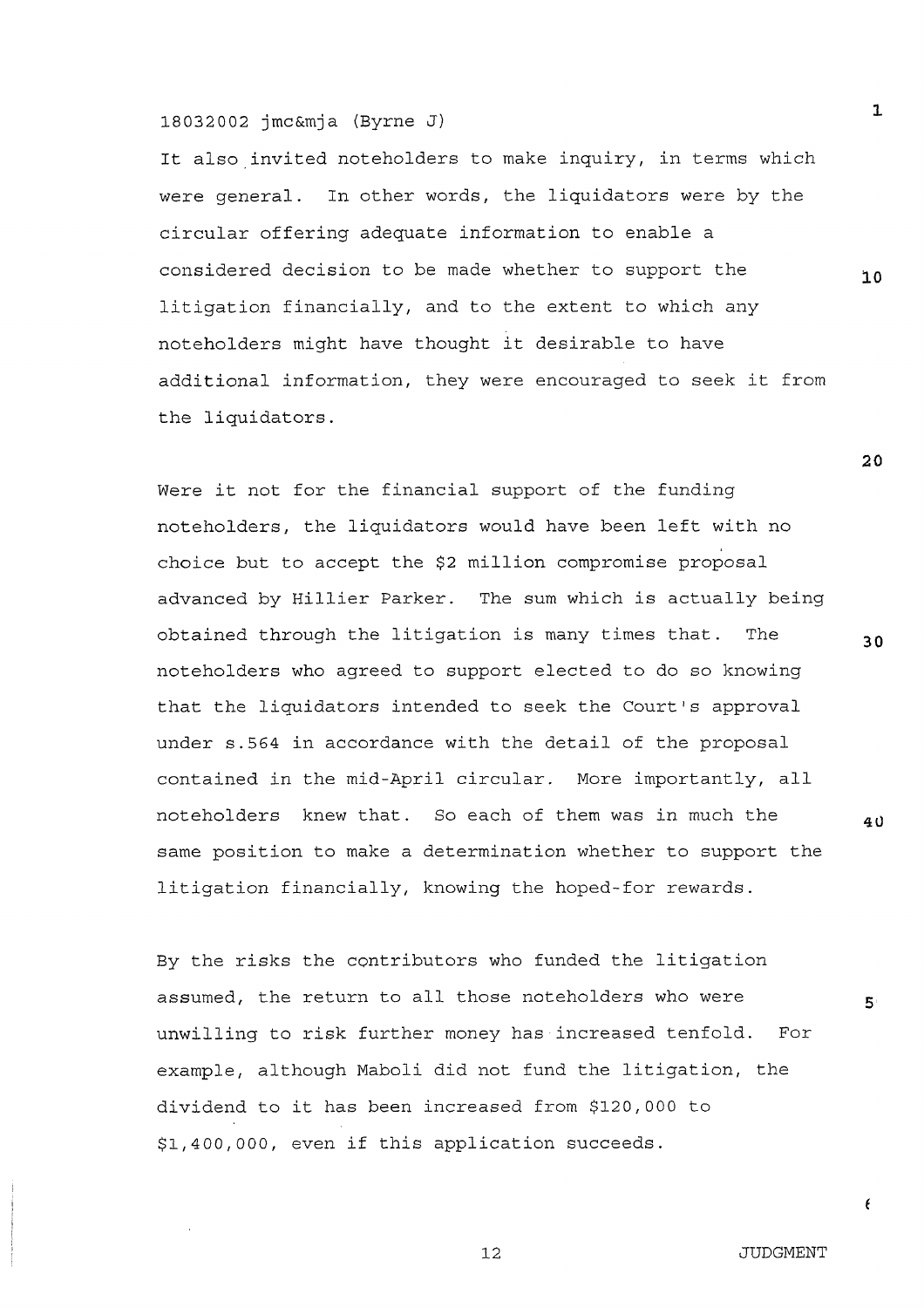Yet, Maboli contends, the reward for funding noteholders is too great for the risks assumed by them.

When the determination was made to provide the funding,  $10$ there was every reason to be confident ultimately about the outcome of the litigation. But as was entirely predictable when the time noteholders decided whether to participate, the litigation proved to be hard fought. The trial lasted for 40 days; and the defence was conducted by two senior and  $20$ one junior counsel.

The return to funding noteholders will be quite substantial if the proposal is acceded to. When account is taken of interest paid on the funds advanced and the additional, substantial reward involved in the distribution of 30 per cent net proceeds of the litigation to the contributors, the rate of return is about 425 per cent. But this possibility was disclosed by the mid-April circular. Moreover, having regard to the likely complications that may ensue in litigation of this sort, even with the confident prognosis from the lawyers, the funding noteholders were assuming an appreciable risk; and the success of the litigation has reaped for all noteholders in proportion to their debts a huge reward. So it seems to me that the proposal is one that produces a just result.

Having considered these and other factors (without listing them all) which appear to bear upon the discretion (see in particular re Ken Godfrey Pty Ltd in Liquidation 1994

 $\mathbf{1}$ 

30

40

50

60